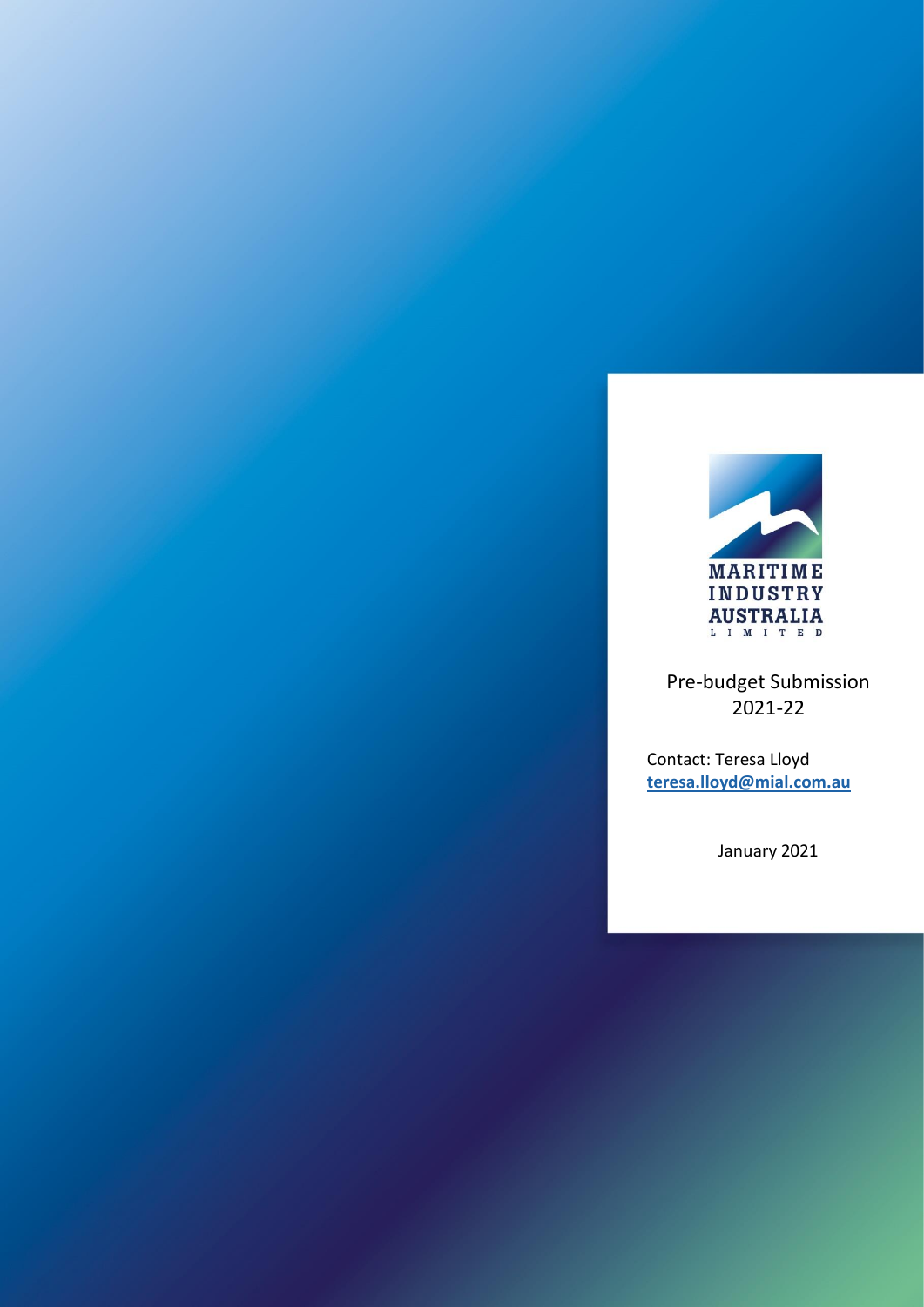

*About MIAL*

Maritime Industry Australia Ltd (MIAL) is the voice and advocate for the Australian maritime industry. MIAL is at the centre of industry transformation; coordinating and unifying the industry and providing a cohesive voice for change.

MIAL represents Australian companies which own or operate a diverse range of maritime assets from international and domestic trading ships; floating production storage and offloading units; cruise ships; offshore oil and gas support vessels; domestic towage and salvage tugs; scientific research vessels; dredges; workboats; construction and utility vessels and ferries. MIAL also represents the industries that support these maritime operators – finance, training, equipment, services, insurance and more. MIAL provides a full suite of maritime knowledge and expertise from local settings to global frameworks. This gives us a unique perspective.

We work with all levels of government, local and international stakeholders ensuring that the Australian maritime industry is heard. We provide leadership, advice and assistance to our members spanning topics that include workforce, environment, safety, operations, fiscal and industry structural policy. MIAL's vision is for a strong, thriving and sustainable maritime enterprise in the region.

MIAL's overarching position concerning maritime policy in Australia is that we ought to have a sustainable, viable maritime industry. This activity can occur anywhere – coastal, offshore and international. This maritime activity should encompass anything – freight, tourism, passenger movement, port and harbour services, offshore oil and gas, construction, scientific/research, essential services, and government services.

*Maritime in 2020-2021*

The COVID-19 global pandemic has had far reaching impacts on the maritime industry. Along with other essential services, shipping has continued to operate, albeit under significant strain.

Various sectors of the maritime industry are being affected differently depending on the nature of their operation. Marine tourism has been decimated. Offshore oil and gas services are being hit very hard as all forward projects are placed on hold or cancelled, this has resulted in the volume of activity reducing dramatically with many vessels leaving Australia. Trading ships are operating at various levels of capacity depending on their trade (goods carried and area of operation). Towage and port services have experienced a V type impact on activity but still are not back to pre-COVID levels. Services supporting the industry are experiencing a downturn as a result of lower levels of activity and an inability to work as normal due to border closures.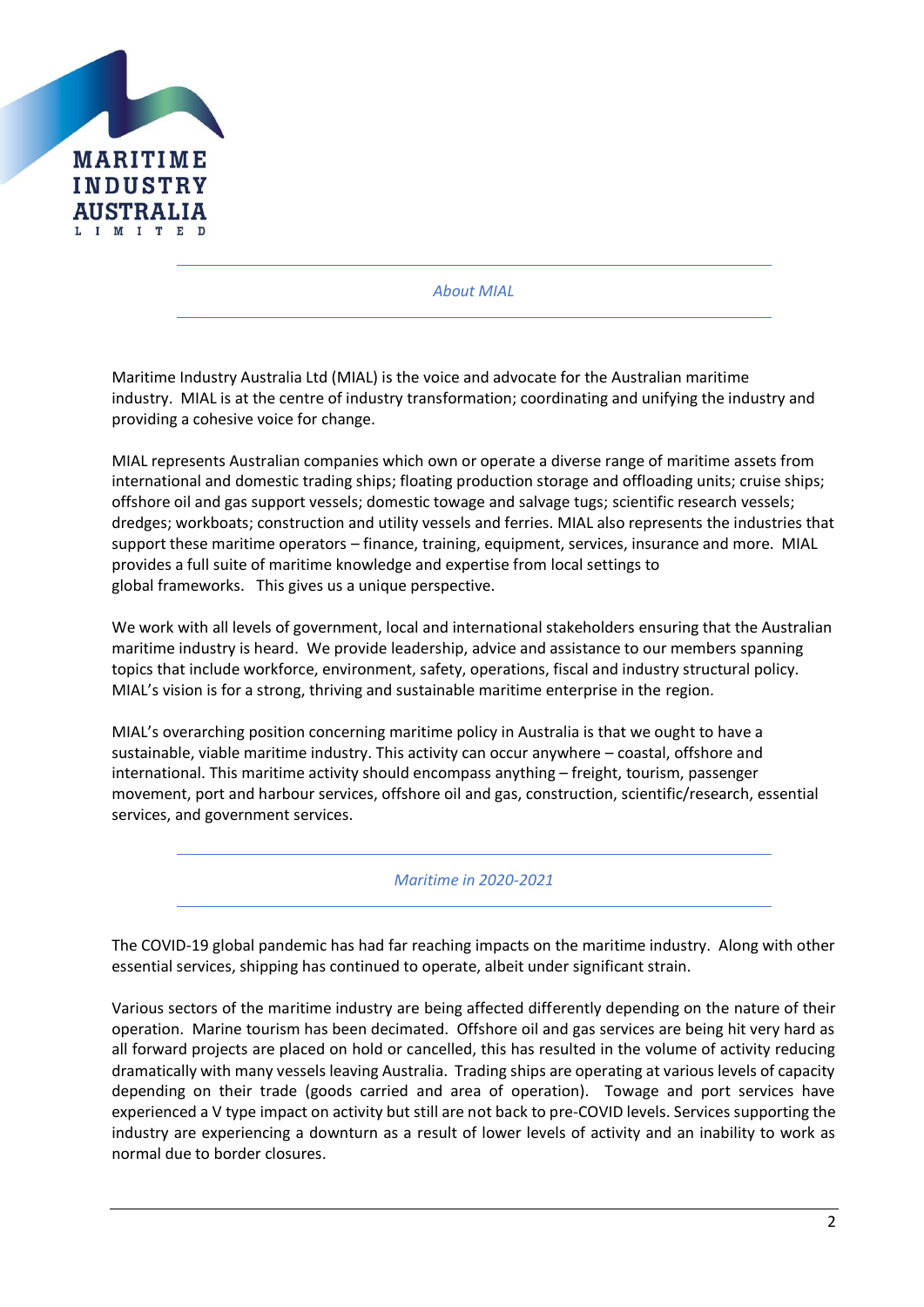The closure of internal and external borders has placed a disproportionate burden on industries that must traverse State/Territory and international borders as a matter of course in their operations. Combined with the limited and very expensive aviation linkages that are critical to the movement of maritime workers, the movement of this essential workforce has created a huge cost impost on this critical industry.

A recent survey by MIAL of our members indicates that of the respondents, only 36% will qualify for JobKeeper this quarter, down from 56% who received JobKeeper in either of the first two quarters.

However, 100% of respondents say they have incurred increased costs as a result of COVID. Increased costs does not factor into JobKeeper eligibility so many businesses who might be just missing out on the basis of revenue are in fact wearing considerably higher operating costs at the same time. This has meant that they have needed to find cost savings from within their business which has regrettably impacted many employees.

Many businesses are expecting financial losses in 2020 and 2021 calendar years with recovery for several sectors not expected until late 2021/2022.

The major sources of increased costs were quarantining of staff moving across domestic and international borders; domestic travel costs and employment costs – consisting of both wages while in quarantine and wages for duplicate employees to cover those unable to reach their place of work due to border closures.

To that end MIAL proposes that the Government introduce a new JobProtector assistance program to assist employers with the cost of having duplicate employees on the payroll for the same role in circumstances where COVID control measures, such as border closures, prevent the employee from attending the workplace.

#### BUDGET IMPACT: \$20k per duplicate employee per 6 week swing where entry to a State/Territory is not permitted; or \$10k per employee per 14 day quarantine where they can enter but must undertake quarantine.

#### The other priority areas for support for Australian businesses were:

- 1) Open domestic borders allow critical maritime workers to cross borders without quarantine restrictions. There is no budgetary impact of this, but it has by far the greatest benefit to the maritime industry across the country.
- 2) Vaccine priority for maritime workers
- 3) Open international border for maritime workers see above comment re domestic borders
- 4) Continued fiscal assistance (Job Keeper) lower the threshold for JobKeeper or amend eligibility to take into account the increased costs the maritime sector is wearing to continue this essential service while dealing with internal and external border closures

#### *Beyond COVID*

The following policy options are recommended to the Government for implementation in the 2020-21 budget:

1. Job creation - skilled mariners must be secured for the nation and policy and financial support is required to achieve this; and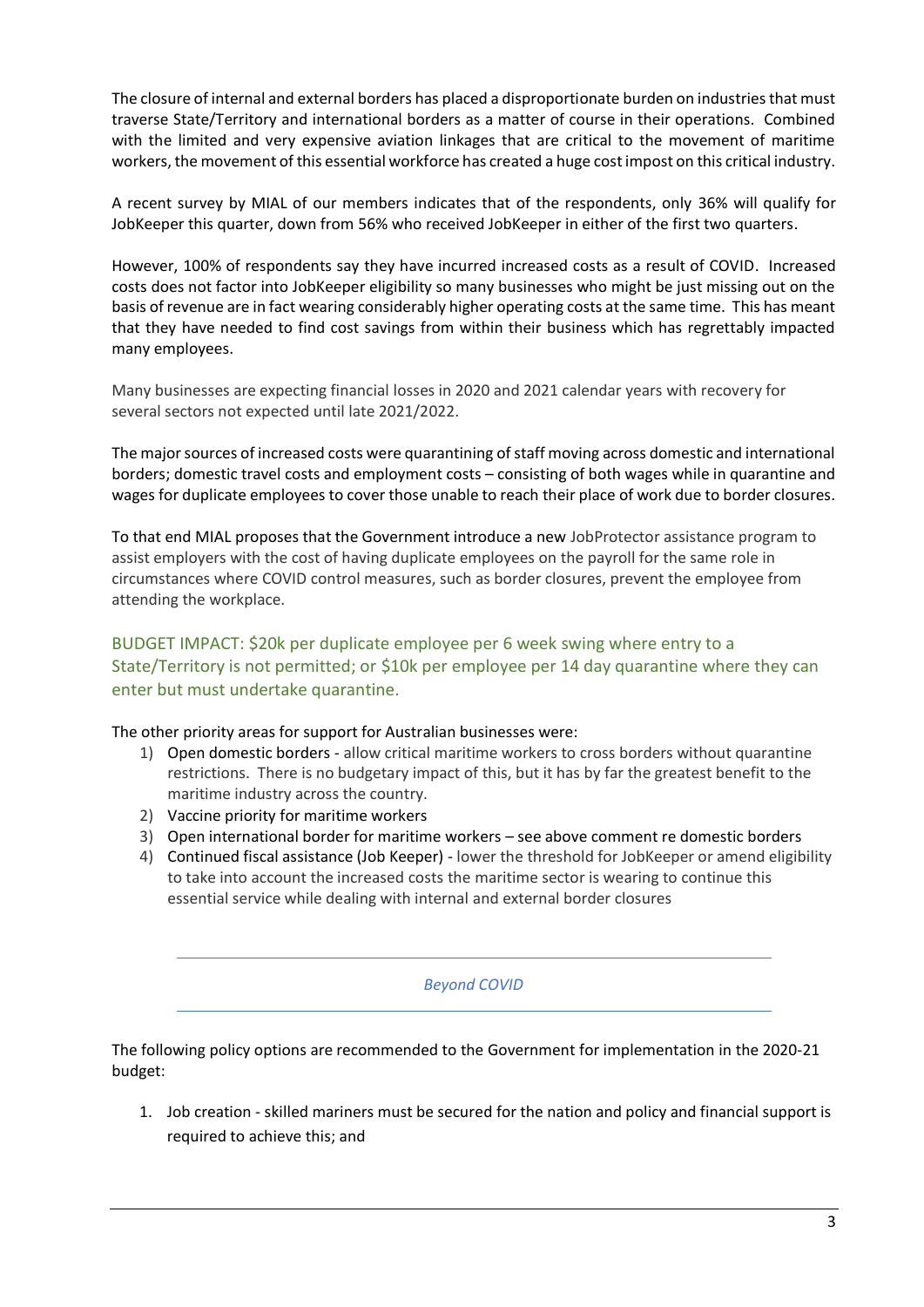- 2. Secure National Interests local control of vessels will provide: the platforms on which our skilled seafarers can train and work; assets available to the nation in times of need; and secure certain supply chains; and
- 3. Growth and Diversity in Maritime Activity broadening the base for application of shipping specific corporate tax and regulatory settings will stimulate growth and drive economic contribution; and
- 4. Adopt a contemporary workers compensation system for seafarers and abolish the niche Seacare scheme which is out of step with community standards and too small to survive. An orderly exit must commence to avoid an implosion of the scheme; and
- 5. Rewrite the DCV laws to make them simple and effective and cease the cross subsidisation that is occurring between sectors to fund DCV service delivery by AMSA; and
- 6. Exclude maritime fuel from excise, duty and tax credits to eliminate cost and administrative burden from industry and Government; and
- 7. Amend Customs requirements to benefit the country not drive business away; and
- 8. Provide discounts to Australian ships for port and regulatory fees and provide priority access to Australian ships.
- 9. Adjust Coastal Trading Policy.

#### *MIAL Priority Plan*

The benefits that nations accrue by virtue of having a strong shipping industry include:

- the creation of skills and knowhow;
- control of strategic assets and ability to call upon them for national support;
- a degree of supply chain security; and
- economic diversity and returns to the nation generated by increased economic activity from the sector.

As the world's largest island nation, Australia requires maritime skills more so than most other countries. From the requirement to ensure trade is facilitated via Australian ports without incident, to ensuring we meet our international responsibilities as a country with one of the largest port state control tasks, the use, retention and development of maritime expertise is vitally important. The issue of a national maritime skills shortage has been well established over recent times and hinges on two critical issues – training and work opportunities – both of which require urgent action. The forecast skills shortage of 560+ people by 2023<sup>1</sup> is of critical concern for a nation reliant on seaborn trade and activity.

For these reasons, MIAL's overarching position concerning maritime policy in Australia is that we ought to have a sustainable, viable maritime industry. This activity can occur anywhere – coastal, offshore and international. The shipping activity should encompass anything – freight, tourism, passenger movement, port and harbour services, offshore oil and gas, construction, scientific/research, essential services, and government services.

MIAL is an advocate for a fiscal and regulatory regime that makes it attractive for shipping and maritime businesses to exist in Australia and affords those Australian businesses every opportunity to compete for work and participate in maritime activity worldwide.

<sup>1</sup> 2018 Seafaring Skills Census – Maritime Industry Australia Ltd 2019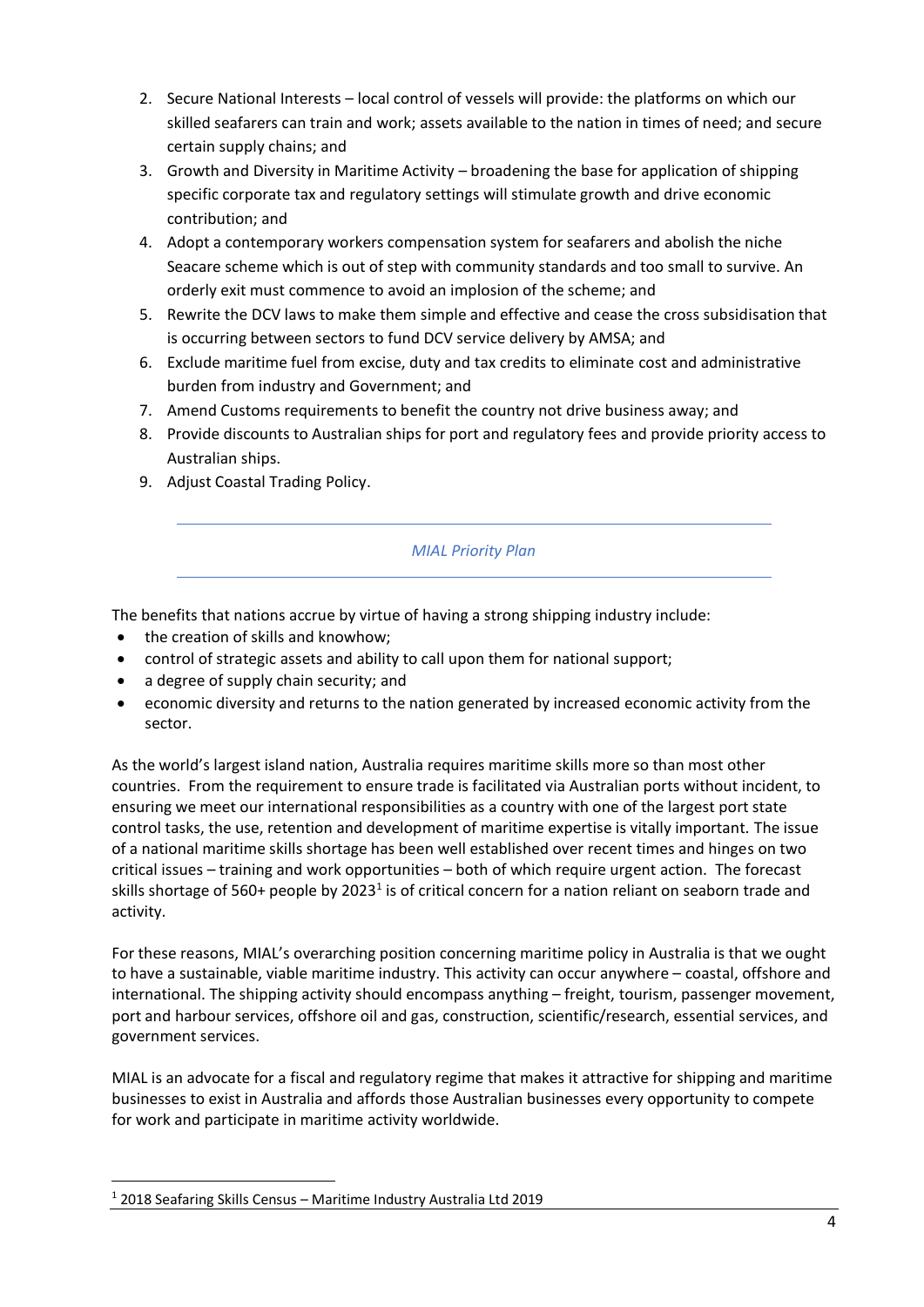The issues raised in this submission have been canvassed in detail in the following submissions. Please refer to these for further detail.

[Submission to the Joint Standing Committee Inquiry into impacts of COVID on Foreign Affairs, Defence](https://mial.com.au/docs/3697deb2-6dec-4d50-9098-49b3c60aad61/200729%20MIAL%20Submission%20Inquiry%20into%20the%20Implications%20of%20the%20COVID19%20Pandemic%20(002).pdf)  [and Trade](https://mial.com.au/docs/3697deb2-6dec-4d50-9098-49b3c60aad61/200729%20MIAL%20Submission%20Inquiry%20into%20the%20Implications%20of%20the%20COVID19%20Pandemic%20(002).pdf)

[Submission to Senate Standing Committee on Rural and Regional Affairs and Transport](https://mial.com.au/docs/d68f6455-2d39-4a2f-aa65-c1bfc37dec5d/MIAL%20Submission%20policy%20regulatory%20taxation%20administrative%20and%20funding%20priorities%20for%20Australian%20Shipping%20050319%20Final.pdf)

#### Job Creation

**Training** 

- 1. There is sufficient capacity within the Australian industry to train Australian officers to meet the nations' strategic skills requirements however such training needs to be funded and better coordinated.
- 2. A training system that is centralised, organised and funded is required.
- 3. This requires coordination and management.

BUDGET IMPACT: \$1M over 3 years to establish the coordination and management body to oversee training of maritime officers (deck and engine), thus supporting the nations critical skills base.

- 4. The sea service component of maritime certification is unique in that it does not qualify as part of an apprenticeship/traineeship (to attract VET funding) or as part of a university course (to attract HECS-HELP) funding. Sea service for new maritime entrants is therefore a gap in the higher education funding system for maritime staff. To assist employers in training the critical skills the nation needs in the maritime industry, the full maritime training continuum should be supported as it is for other professional work groups.
- 5. The *Miscellaneous Award 2020* determines the minimum rates for Deck and Marine Engineer Officer trainees and cadets. The rate varies according to the employee's age and level, but for example, a 20 year old cadet is entitled to a minimum of \$37,154.88 pa. whilst undertaking sea service to achieve AMSA STCW certification of competency.

BUDGET IMPACT: \$10M over 3 years to support 50 new maritime entrants in achieving minimum international certification, by providing support during the attainment of the sea service component of training.

6. In the longer term to make the training system sustainable, the issue of insufficient work opportunities for those qualified to work at sea needs to be overcome in order that senior skills are obtained to fill the national need for such expertise.

#### Increase work opportunities.

- 1. Usually, seafarers worldwide do not pay income tax in their home countries. Australia has a system in place whereby employers of seafarers working internationally on Australian flagged trading ships are rebated 30% of the PAYG tax withheld. This measure, while helpful, does not place Australian employers or seafarers on a level footing with their international counter parts. It also has very limited application.
- 2. Facilitating more Australian seafarers to work internationally but remain domiciled in Australia and eventually return to fill a strategic role ashore is in Australia's national interest. This can be accomplished by: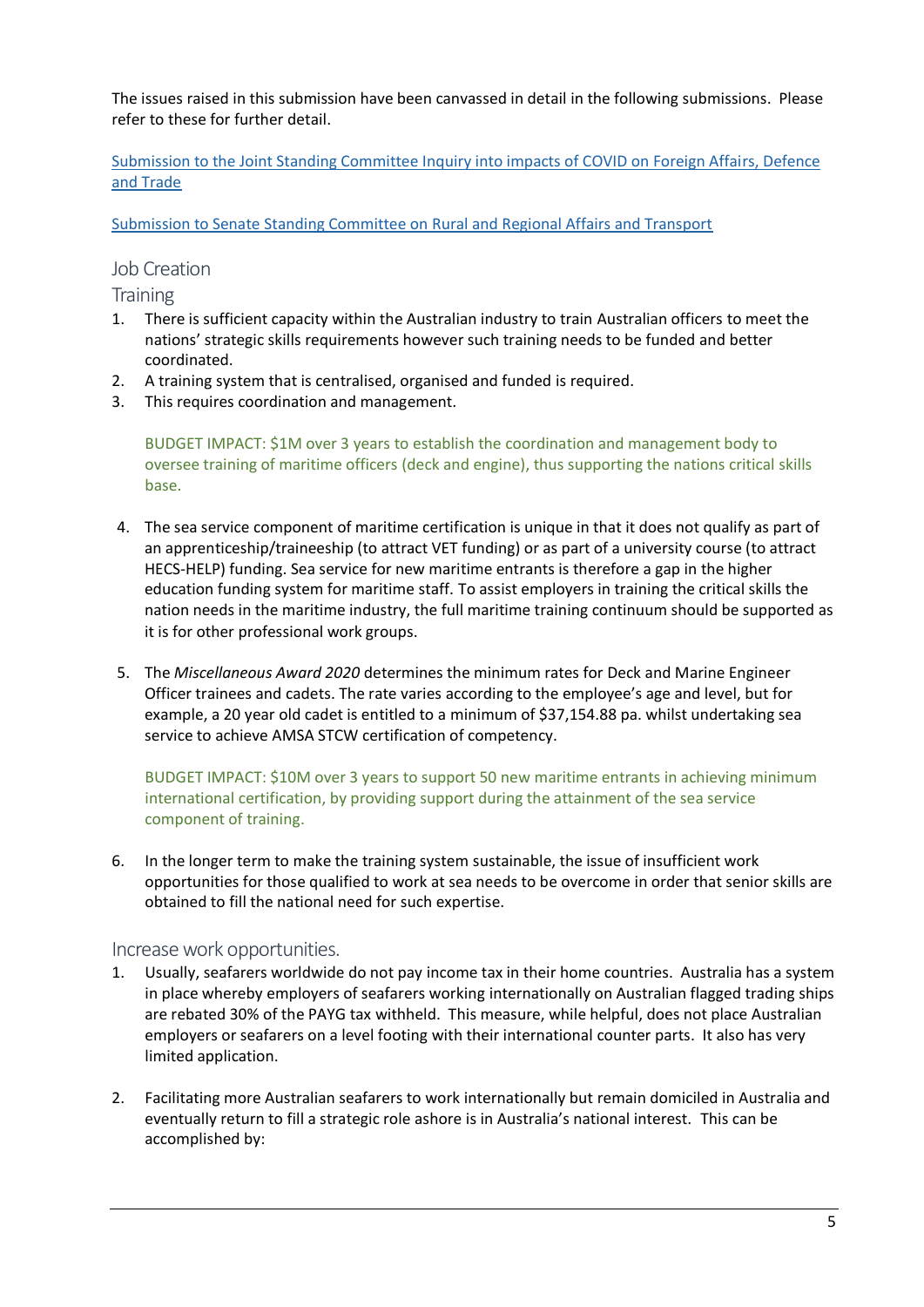- a) Provide complementary seafarer income tax structure for those not employed by Australian companies or on Australian flagged ships (to ensure that Australian's are treated on an equivalent basis as their international counterparts).
- b) Extend application of taxation structure to include individuals working on a broader range of vessels across the maritime domain, including the offshore sector.
- c) Provide for the Seafarer Tax Offset to be available to Australian crew even if not working internationally in order that the operating cost of the ship can be reduced (i.e. cost saving vests with employer) thereby increasing the competitiveness of a ship employing Australian workers.

BUDGET IMPACT: Equivalent to total income tax paid by Australian seafarers, likely to be more than offset by significant growth in direct and indirect economic activity resulting from growth of the sector.

## Secure National Interests

1. A Strategic Fleet made up of 20 vessels would result in 1800 permanent jobs, provide training for ~100 seafarers each year and deliver \$173m in tax revenue. The support required to deliver this is \$140m annually, which equates to approximately 1.27% of the annual (averaged) land transport infrastructure spend announced in the 2020/2021 federal budget.

#### BUDGET IMPACT: Net ADDITION \$33M

- 2. This represents a significant return on investment with the result being an ongoing secure, reliable source of trained maritime professionals with the essential skills to run our nations ports, pilot our visiting ships in to berth and ensure safety and environmental standards are upheld. Not to mention having a critical mass of assets available to look after the national interest, should that be required.
- 3. Until Australia has a regime that supports a level of local content in our shipping task, we will not see certainty and stability in the sector and industry will continue to be wary of investment. With the complete demise of the industry, Australia further relinquishes control over critical supply chain links along with the associated essential strategic maritime skills.

# Growth and Diversity in Maritime Economic Activity

- 1. Introduce deemed franking credits in respect of dividends to resident shareholders, to make vessel ownership and/or operation from Australia more internationally competitive.
- 2. Introduce dividend withholding tax exemption in respect of dividends to non-resident shareholders, to make vessel ownership and/or operation from Australia more internationally competitive.
- 3. Extend application of corporate income taxation structure to assets operating across the maritime domain including the offshore sector.

#### Australian International Shipping Register

- 4. Broaden the types of vessels/activities that are eligible to "maritime activities.
- 5. Remove requirement to spend more than 50% of time working internationally.
- 6. Require a minimum Australian crew component rather than designated roles.
- 7. Remove reference to the Single Bargaining Unit as the exclusive means of determining terms and conditions on board AISR vessels.
- 8. Improve the process of obtaining certificates of equivalence for seafarers.
- 9. Implement improvements (difficulty and expense) to the survey requirements for re-flagging in Australia.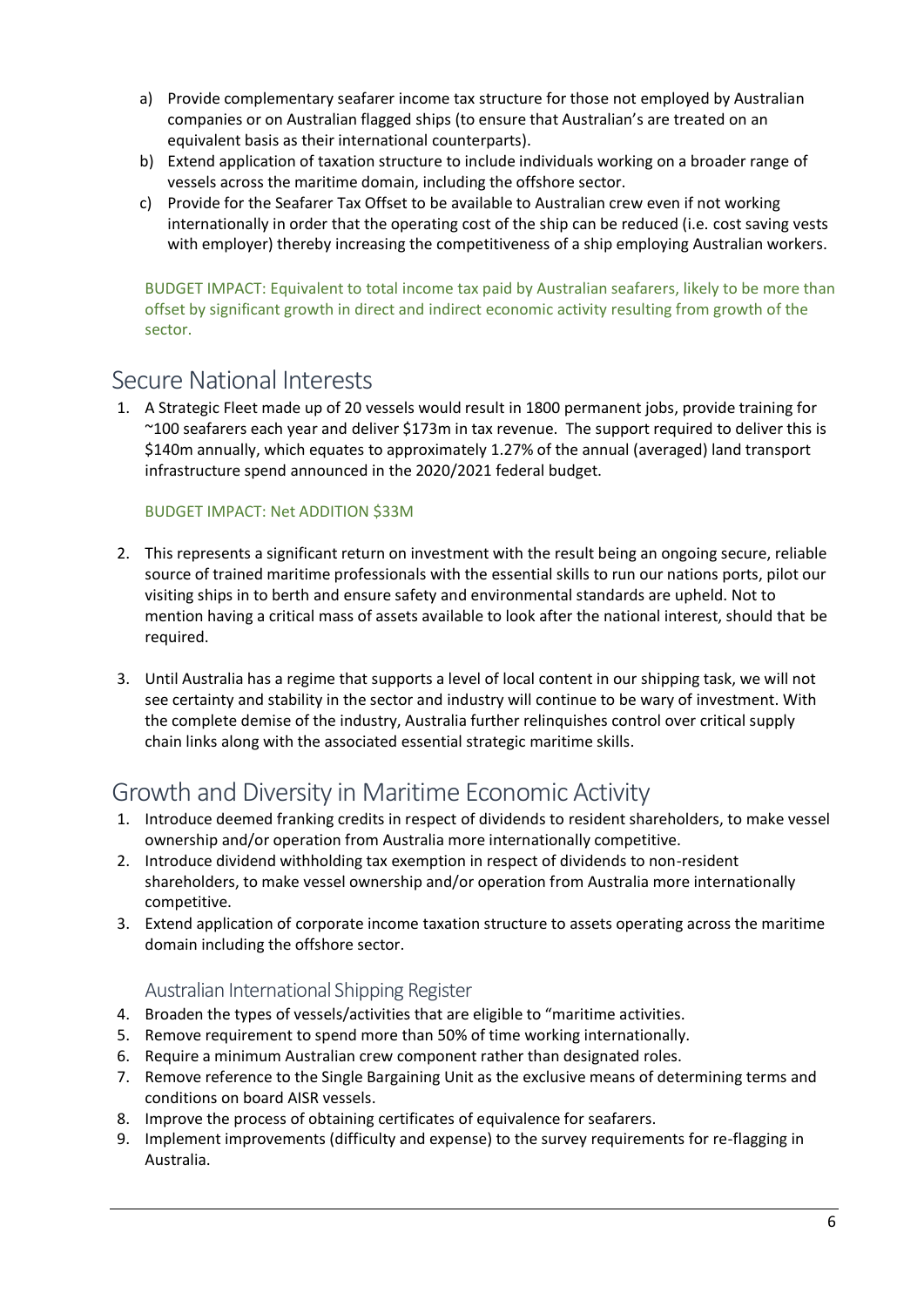The following changes to the AISR in relation to coastal trading:

- 10. Provide AISR ships with preference over Foreign ships when issuing Temporary Licences.
- 11. Fix ambiguity regarding FWA implications when under a temporary licence and not covered by Part B (i.e. first two voyages).

BUDGET IMPACT - SAVING: \$4.25 bn to GDP; 9,147 jobs; \$867m in taxation revenue (based on 100 additional vessels $)^2$ 

### Abolish Seacare

1. This niche regime is out of step with community standards and too small to survive. An orderly exit must commence to avoid an implosion of the scheme.

BUDGET IMPACT - SAVING: \$1M to Government (appropriation to fund Seacare) BENEFITS: SAVINGS to industry of \$3M in administration cost savings – reducing red tape in duplicate administration with Seacare and State schemes.

## Domestic Commercial Vessels

- 1. Rewrite the DCV law to make them simple and effective.
- 2. If cost recovery from the DCV sector is not to be implemented in the 2021-22 financial year, an appropriation to AMSA from the budget must be made in order that the cross-subsidy that is currently funding DCV service delivery activities by AMSA ceases.

BUDGET IMPACT: \$40M to AMSA for the operation of their DCV functions and resources to conduct a comprehensive re-write.

# Fuel Excise, Duty and Tax Credits

- 1. At best the regime of duties payable and rebates available creates costly administrative burdens; at worst it creates an unlevel playing field between operators, imposes taxes on taxes (GST on the duty), middlemen fees and opportunity cost of money losses.
- 2. MIAL supports the exclusion of maritime fuel from the excise and customs duty system (and therefore the Fuel Tax Credit regime) on the basis that it imposes additional costs on operators in the Australian maritime industry, provides no value to the Australian treasury, and further exacerbates the cost differential between vessels operating internationally and those dedicated to coastal trades.
- 3. MIAL would welcome the opportunity to explore the exclusion of maritime fuels with the relevant Government agencies with the view to eliminating this cost and administrative burden from industry and Government.

BUDGET IMPACT: SAVING to Treasury & ATO in administration and compliance (figure unknown). BENEFITS: SAVING: ~\$20M to businesses in administration and the opportunity cost of their money being held by Government.

### Customs

- 1. Provide for circumstances whereby importation is not in the 'national interest' (e.g. a ship temporarily used as a storage facility)
- 2. Introduce a timeframe during which vessels in Australia will not be deemed imported (e.g. 90 consecutive days)
- 1. The economic contribution of the Australian maritime industry, pwc 2015